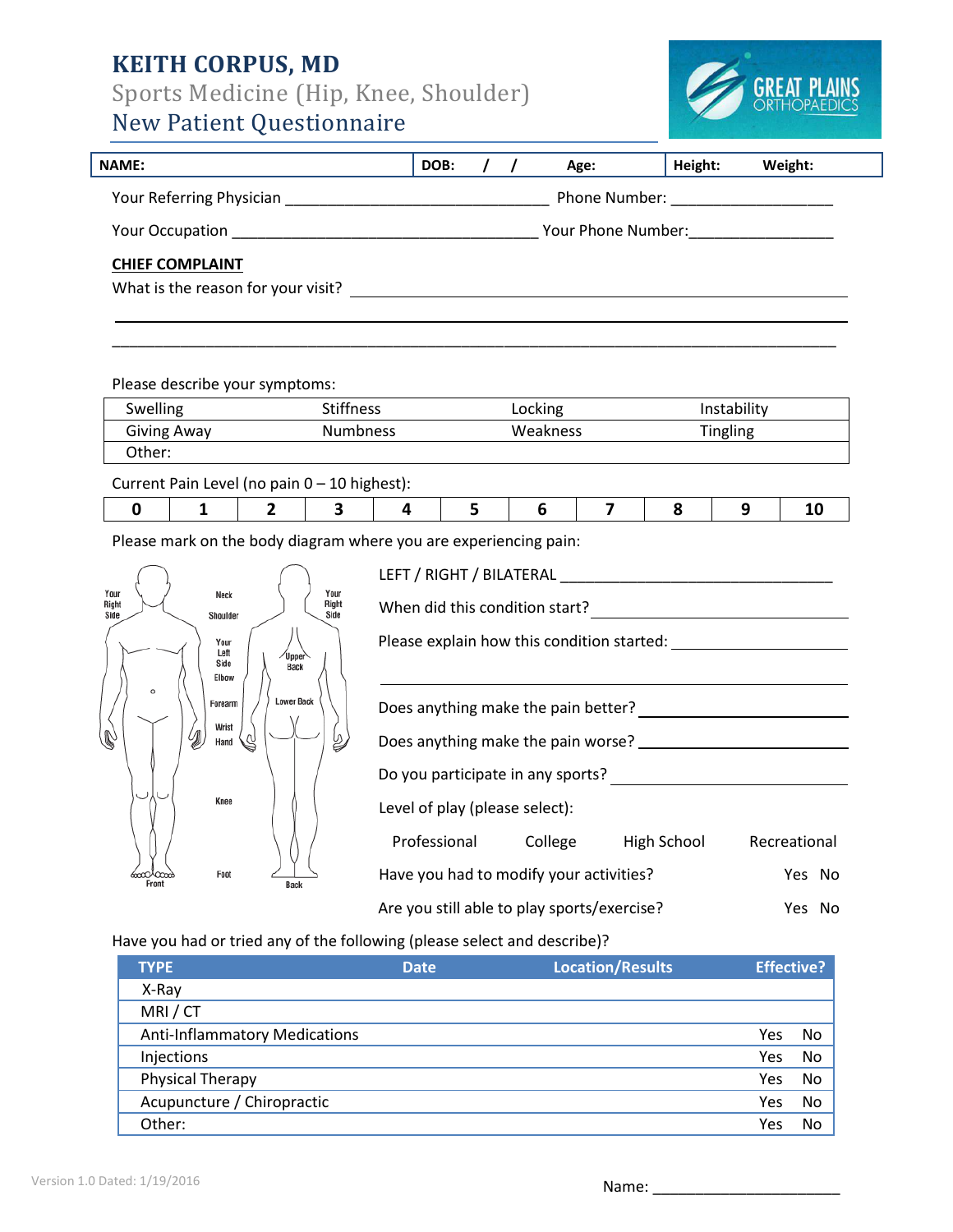Please list the physicians that have treated you previously for this problem:

| Physician:                                                       | Specialty: Specialty: | Phone: |  |
|------------------------------------------------------------------|-----------------------|--------|--|
| Physician:                                                       | Specialty: Specialty: | Phone: |  |
| Have you ever had any problems with Anesthesia?                  |                       |        |  |
| Have you ever had any complications from prior surgery? Yes / No |                       |        |  |

## **MEDICAL & FAMILY HISTORY**

Please select any past medical conditions and list any family members (mother, father, etc.) below:

| <b>Condition</b>                    | You        | <b>Family Member</b> | <b>Condition</b>                      | You        | <b>Family</b><br><b>Member</b> |
|-------------------------------------|------------|----------------------|---------------------------------------|------------|--------------------------------|
| Anxiety                             | <b>Yes</b> |                      | Lung Disease                          | <b>Yes</b> |                                |
| Anemia                              | Yes        |                      | Lyme Disease                          | <b>Yes</b> |                                |
| Arrhythmia<br>(Irregular heartbeat) | Yes        |                      | Neurologic Disorders                  | <b>Yes</b> |                                |
| Asthma                              | Yes        |                      | Osteoarthritis                        | Yes        |                                |
| <b>Bleeding Problems</b>            | <b>Yes</b> |                      | Osteoporosis                          | Yes        |                                |
| Blood Clots (DVT)                   | Yes        |                      | Peripheral Vascular<br><b>Disease</b> | Yes        |                                |
| Cancer                              | Yes        |                      | Pneumonia                             | Yes        |                                |
| <b>Diabetes</b>                     | Yes        |                      | <b>Psychiatric Illness</b>            | <b>Yes</b> |                                |
| Gout                                | Yes        |                      | <b>Pulmonary Embolus</b>              | Yes        |                                |
| <b>Heart Attack</b>                 | Yes        |                      | Reflex Sympathetic<br>Dystrophy       | Yes        |                                |
| <b>Heart Disease</b>                | Yes        |                      | Reflux / Gastric Ulcers               | Yes        |                                |
| <b>High Blood Pressure</b>          | Yes        |                      | Rheumatologic Disorder                | Yes        |                                |
| High Cholesterol                    | Yes        |                      | Seizure Disorders                     | Yes        |                                |
| Hepatitis                           | Yes        |                      | Sleep Apnea                           | <b>Yes</b> |                                |
| <b>Immune Disorders</b>             | Yes        |                      | Stroke / TIA                          | Yes        |                                |
| Infections                          | Yes        |                      | Open Wounds/Ulcers                    | Yes        |                                |
| <b>Kidney Disorders</b>             | Yes        |                      | Other:                                | Yes        |                                |

#### **SURGICAL & HOSPITALIZATION HISTORY**

|     | <b>Previous Operation/Hospitalization</b> | <b>Occurrence Date (approx.)</b> |
|-----|-------------------------------------------|----------------------------------|
| 1.  |                                           |                                  |
| 2.  |                                           |                                  |
| 3.  |                                           |                                  |
| -4. |                                           |                                  |
| 5.  |                                           |                                  |
| 6.  |                                           |                                  |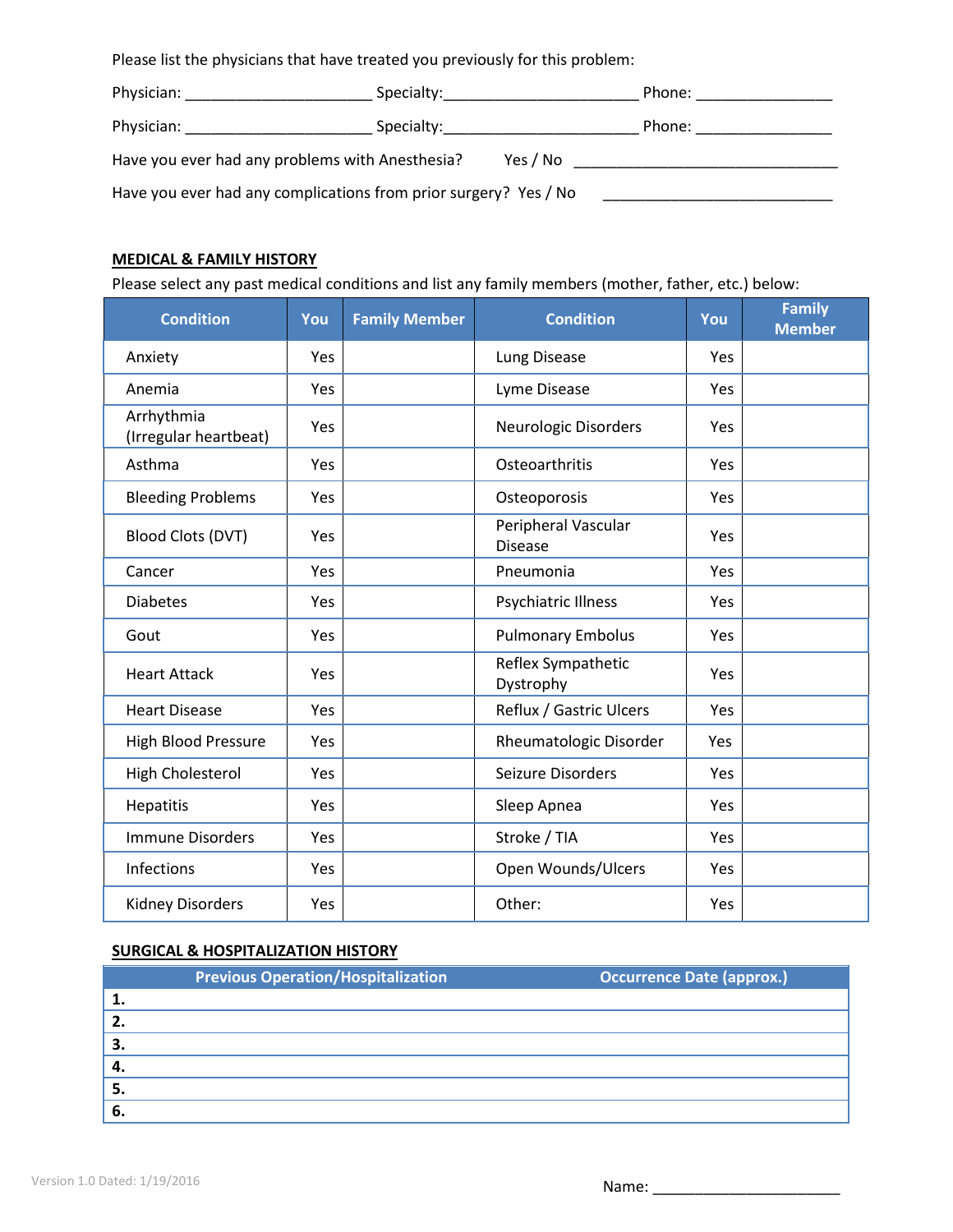|    | <b>ALLERGY</b> | <b>REACTION</b> |
|----|----------------|-----------------|
| ∸. |                |                 |
| L. |                |                 |
| З. |                |                 |
|    |                |                 |
|    |                |                 |

|    | <b>MEDICATIONS</b> | Route (oral, injection, etc.) | <b>Dose</b> | <b>Frequency</b> |
|----|--------------------|-------------------------------|-------------|------------------|
| 1. |                    |                               |             |                  |
| 2. |                    |                               |             |                  |
| 3. |                    |                               |             |                  |
| 4. |                    |                               |             |                  |
| 5. |                    |                               |             |                  |
| 6. |                    |                               |             |                  |
| 7. |                    |                               |             |                  |
| 8. |                    |                               |             |                  |

# **REVIEW OF SYSTEMS**

Are you currently having, or have you had problems in the past year with (select all that apply):

| <b>Constitutional</b> | <b>ENT</b>        | <b>Eyes</b>    | <b>Respiratory</b>  |
|-----------------------|-------------------|----------------|---------------------|
| Weight Change         | Congestion        | <b>Dryness</b> | Chest tightness     |
| Appetite Change       | Ear pain          | Discharge      | Choking             |
| Chills                | <b>Nosebleeds</b> | <b>Itching</b> | Cough               |
| Fatigue               | Sinus pressure    | Pain           | Shortness of breath |
| Fever                 | Sore throat       | Redness        | Wheezing            |
| None                  | None              | None           | None                |

| <b>Cardiovascular</b> | <b>Gastrointestinal</b> | <b>Endocrine</b>        | <b>Genitourinary</b> |
|-----------------------|-------------------------|-------------------------|----------------------|
| Chest pain            | Abdominal pain          | Cold intolerance        | Difficult urination  |
| Leg swelling          | Blood in stool          | Heat intolerance        | Flank pain           |
| Palpitations          | Constipation            | <b>Excessive thirst</b> | Frequent urination   |
| Poor circulation      | Heartburn               | <b>Excessive hunger</b> | Painful urination    |
|                       | Nausea                  |                         |                      |
| None                  | None                    | None                    | None                 |

| <b>Musculoskeletal</b> | <b>Skin</b>     | <b>Environmental Allergies</b> | <b>Neurological</b> |
|------------------------|-----------------|--------------------------------|---------------------|
| Joint pain             | Color change    | Pollen                         | <b>Dizziness</b>    |
| Joint stiffness        | Hair loss       | <b>Dust Mites</b>              | Headaches           |
| Joint swelling         | Rash            | Pets/Animals                   | Light-headedness    |
| Joint warmth/heat      | Skin tightening | Mold/Mildew                    | Memory loss         |
| Muscle pain            | Wound           |                                | <b>Numbness</b>     |
|                        |                 |                                | Weakness            |
| None                   | None            | None                           | None                |

| <b>Hematologic</b>        | <b>Psychiatric</b> | <b>Other</b> |  |
|---------------------------|--------------------|--------------|--|
| Enlarged lymph nodes      | Agitation          |              |  |
| <b>Bruises</b>            | <b>Hyperactive</b> |              |  |
| Clotting problem          | Nervous/anxious    |              |  |
| <b>Excessive bleeding</b> | Depression         |              |  |
| None                      | None               |              |  |